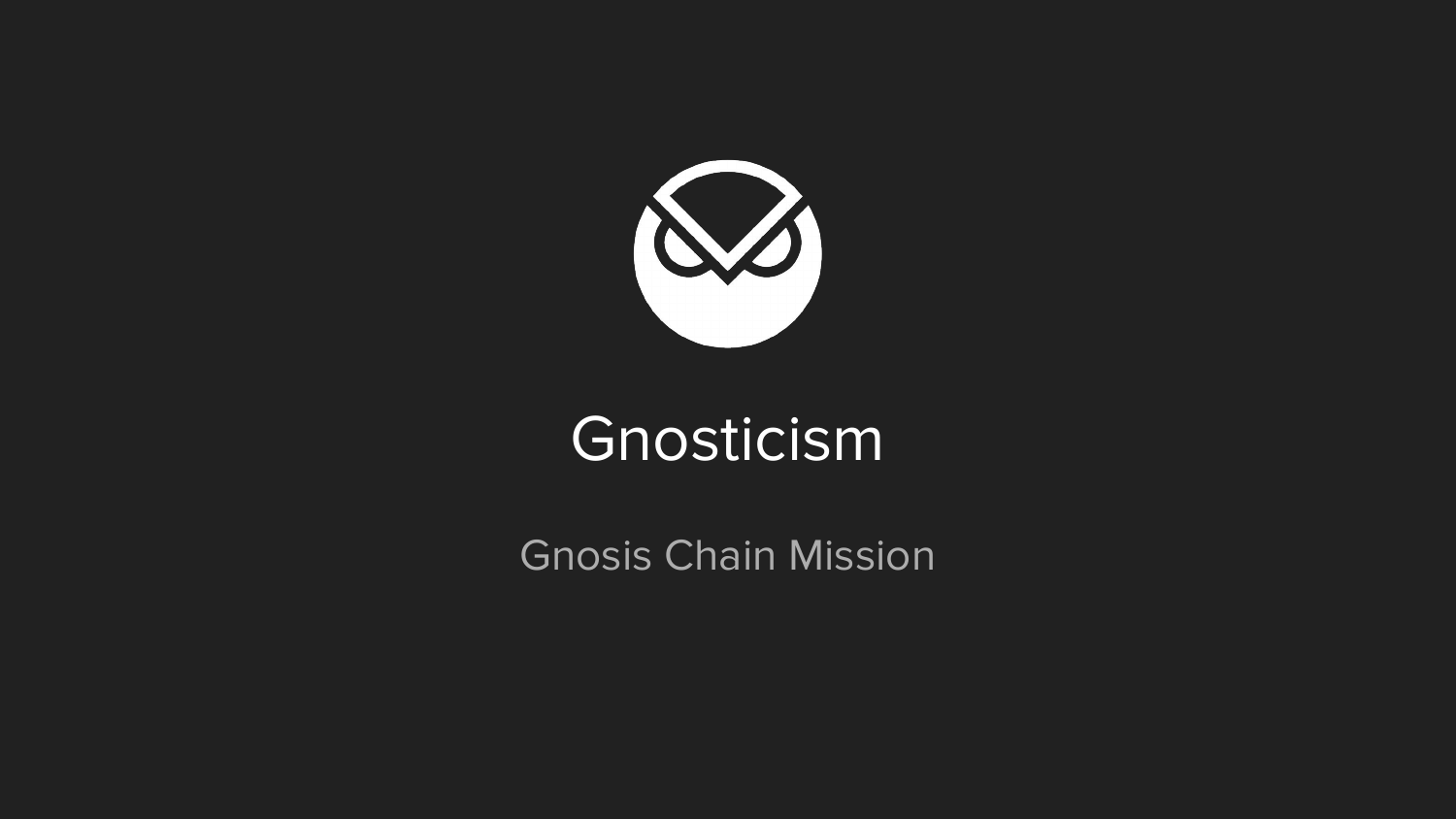#### **Goals**

**Awareness** of the Gnosis Chain brand, platform narrative and values.

**Developer** engagement. Popular tooling for EVM and DAO communities.

**Onboarding** improvements for developers and users.

**Adoption** by developers and users through investments, marketing and business development.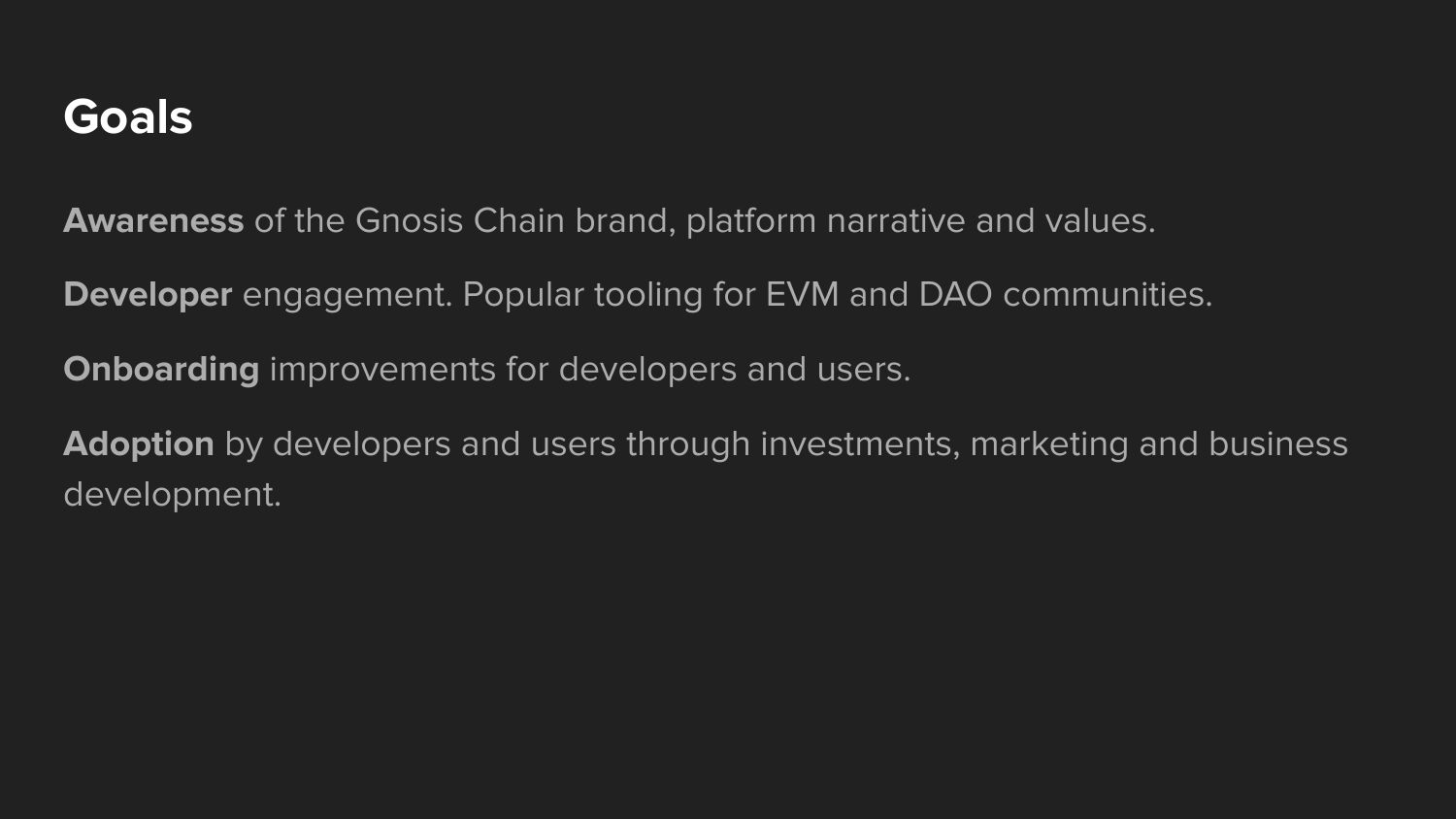#### **Metrics**

**Quantitative**

On-Chain

Transaction volume

Unique active wallets

Total Value Locked

Ecosystem

Number of applications

Number of developers

Active users

#### **Qualitative**

Developer satisfaction

User satisfaction

Social media sentiment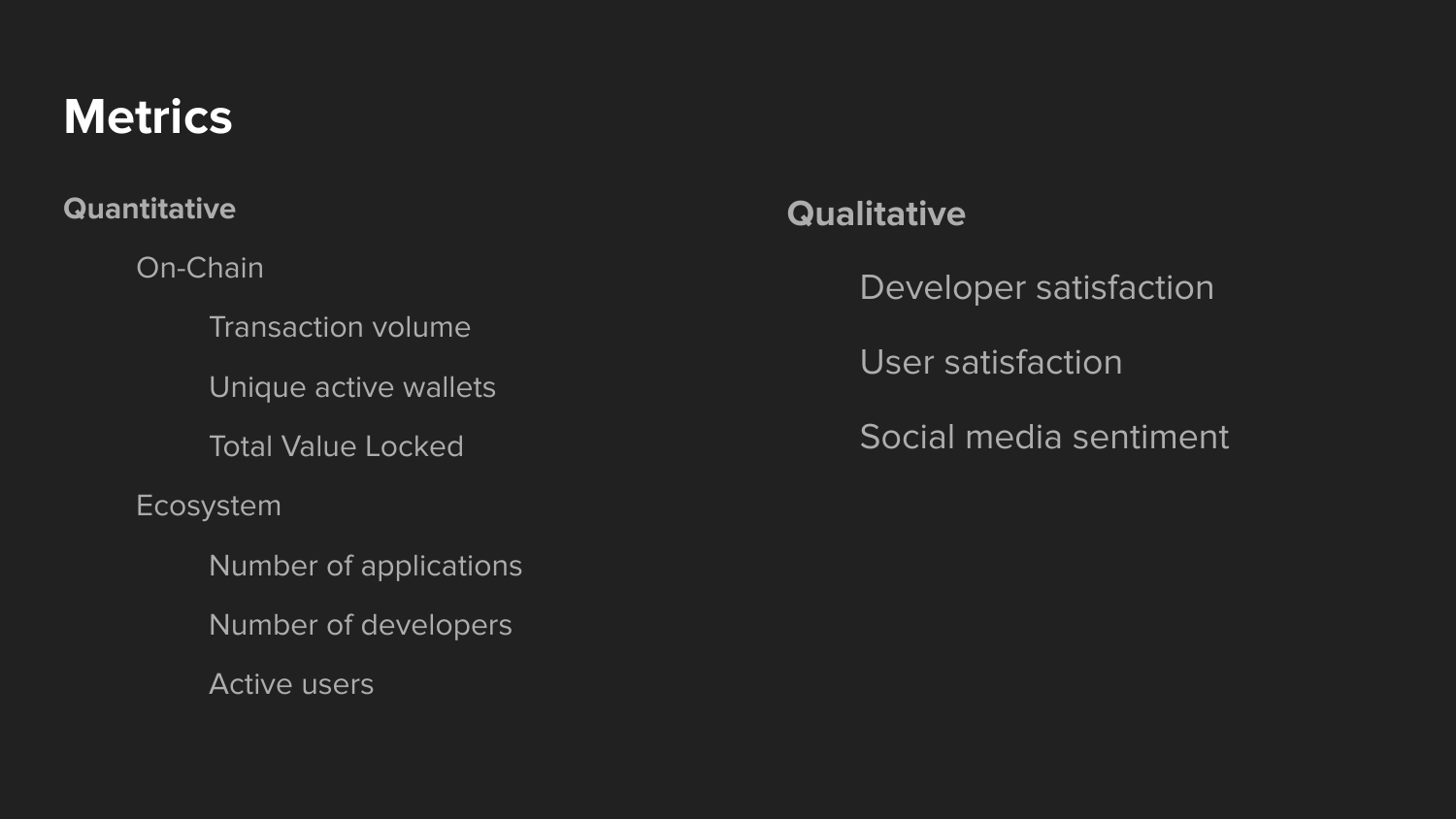### **Organization**

| <b>Marketing</b>             | Promote Gnosis Chain and ecosystem projects.      |
|------------------------------|---------------------------------------------------|
| <b>Business Development</b>  | Collaborations and partnerships in the ecosystem. |
| <b>Developer Experience</b>  | Tooling, education and onboarding.                |
| <b>Ventures &amp; Studio</b> | Investment, incubation, governance, and advice.   |
| <b>Grants Program</b>        | Fund public-goods and open-source.                |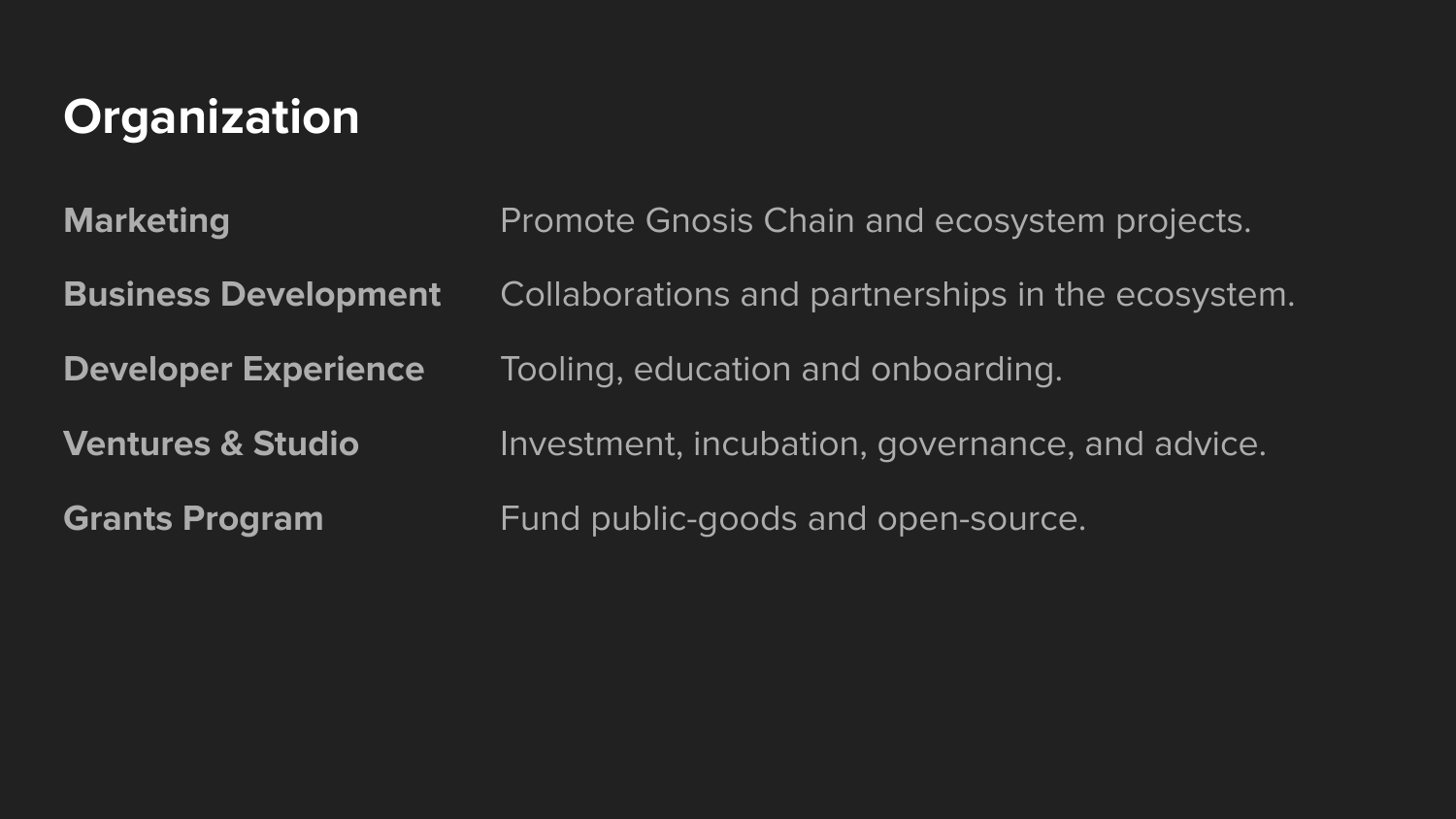

# Ecosystem Strategy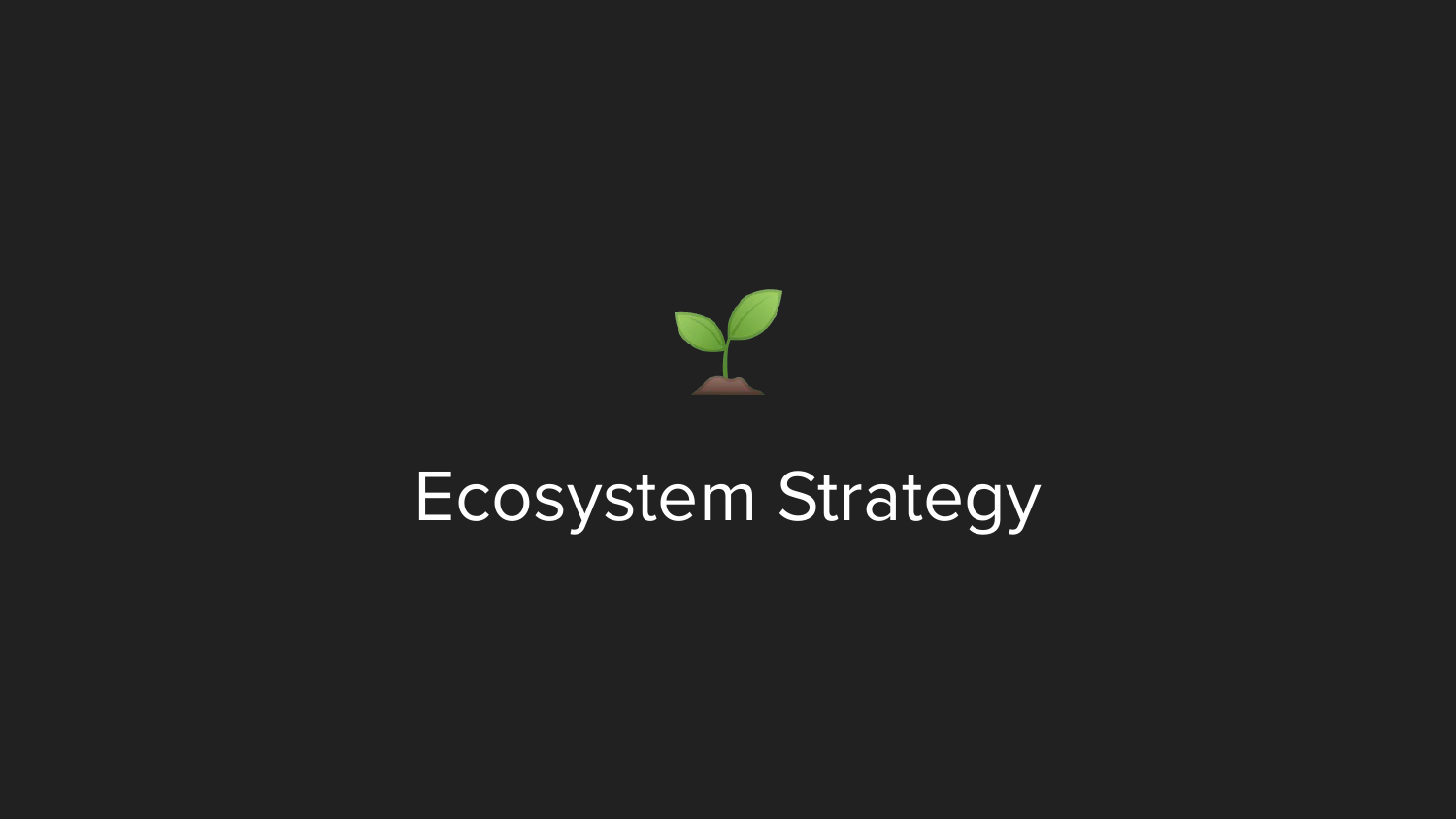#### **General Strategy**

**Narrative** that conveys a compelling and coherent message.

Initial Gnosis Chain as a blockchain that accelerates Ethereum.

Realized through differentiated governance, culture, community and strategy.

**Growth** in key areas through values, education, grants, and marketing.

**Nourish** existing ecosystem services and their user base.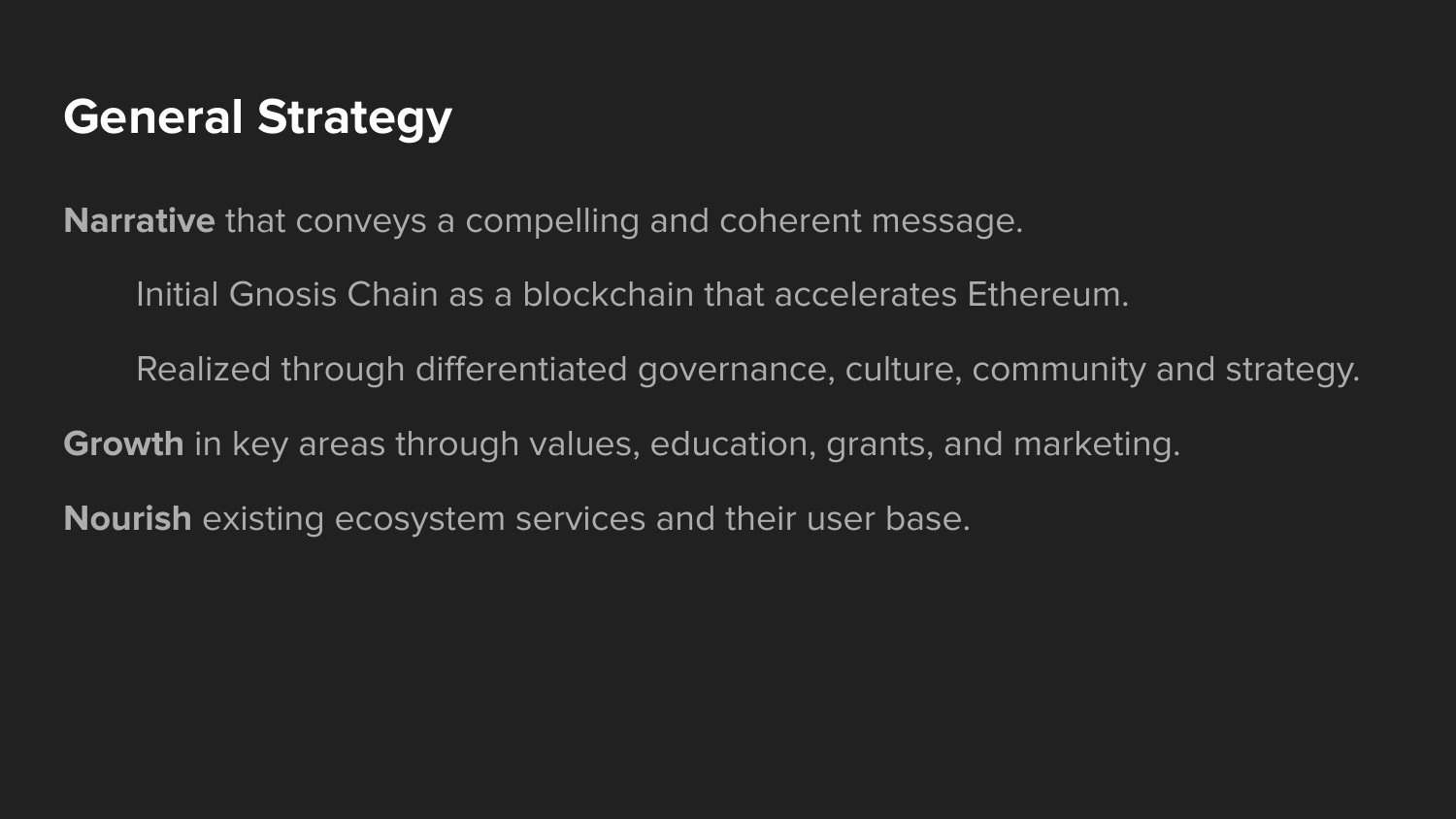#### **Infrastructure Strategy**

Infrastructure services are requisite foundation for all applications. Ensure completeness, diversity and ease-of-use in key categories of infrastructure services.

| <b>Wallets</b>       | Liquid Staking | <b>Bridges</b> |
|----------------------|----------------|----------------|
| Layer 2s             | Roll-ups       | Ramps          |
| <b>Explorers</b>     | Indexers       | <b>Oracles</b> |
| <b>Distributions</b> | <b>Drops</b>   | Launches       |
| <b>UBI</b>           | <b>DAOs</b>    |                |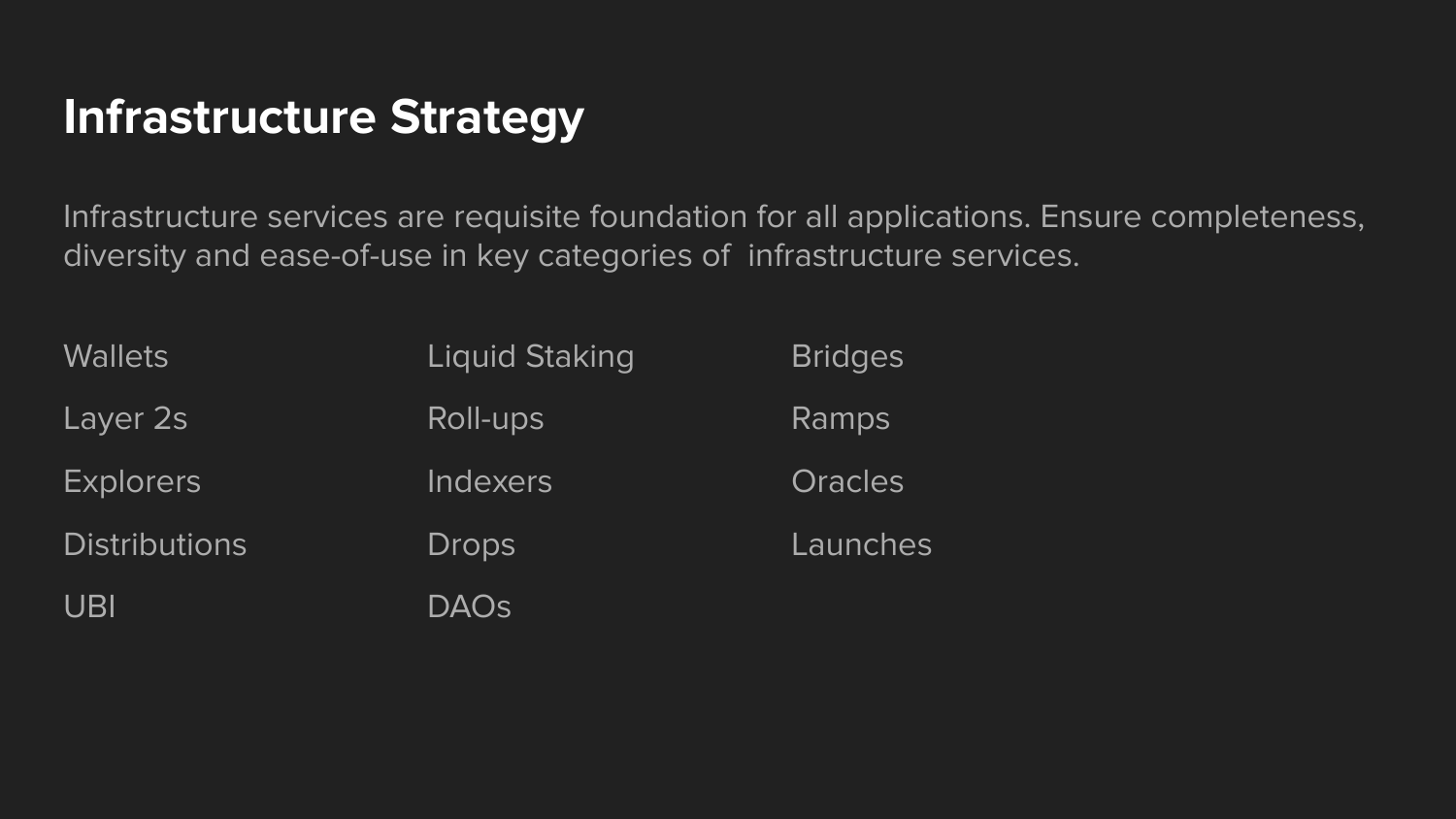#### **DeFi Strategy**

Gnosis Safe on Gnosis Chain as a proven digital asset platform for institutional DeFi. Gnosis Auction as a proven launch platform and clearinghouse for DeFi assets.

**Incentivize** AMM and lending pools as foundational building blocks of DeFi. **Bootstrap** DeFi liquidity via partnerships with market-makers and protocols. **Enable** cross-chain DeFi with scalable and cost-efficient bridges.

**Extend** Gnosis Safe and Gnosis Auction integrations throughout DeFi ecosystem.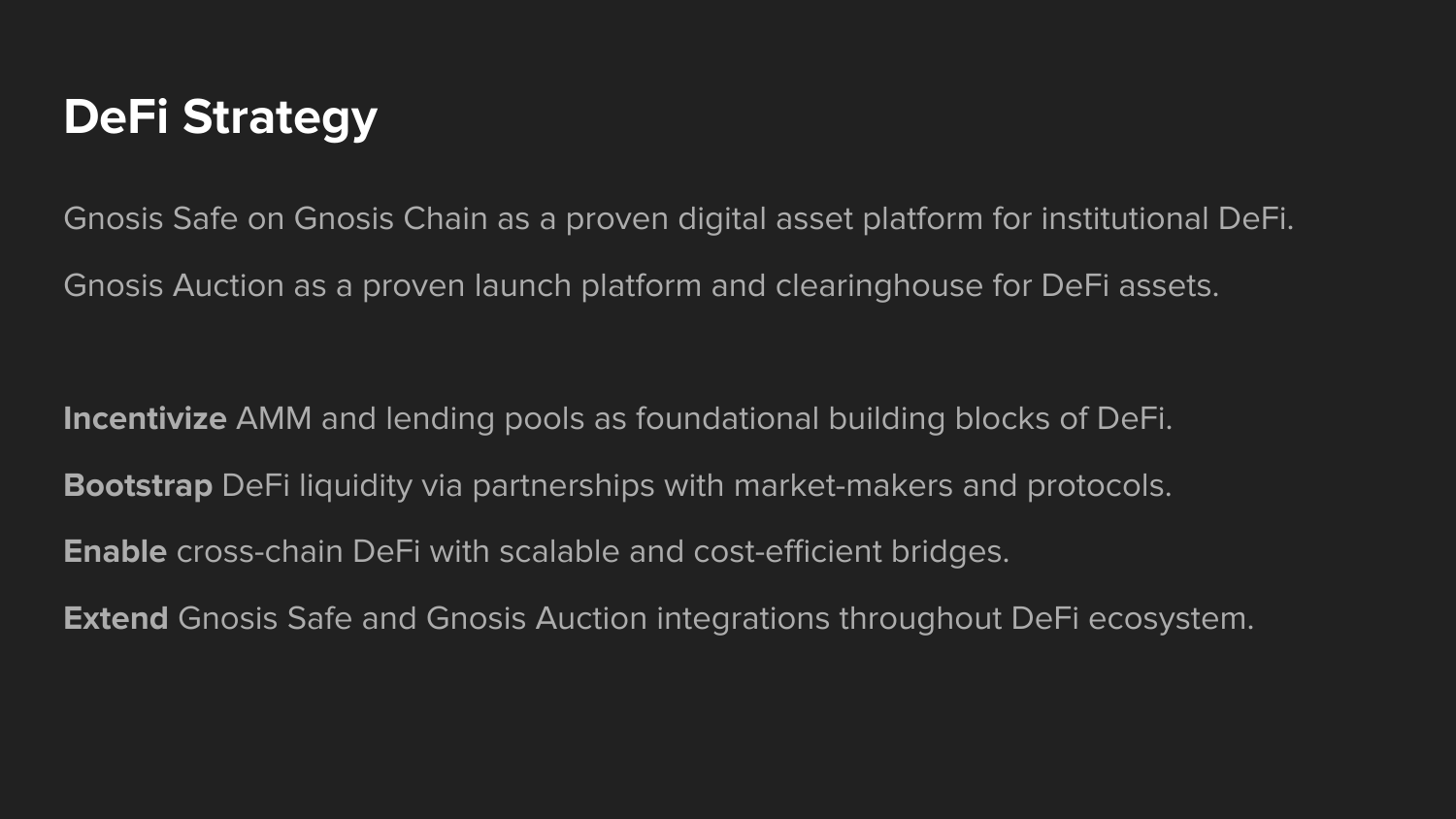#### **DAO Strategy**

Most comprehensive and cost-efficient platform for DAO governance and management.

Gnosis Safe and Zodiac are important tools for many DAOs.

**Accelerate** DAO innovation with Zodiac and others to expand the application of DAOs:

NFT DAOs Service DAOs Investment DAOs Social DAOs Protocol DAOs Impact DAOs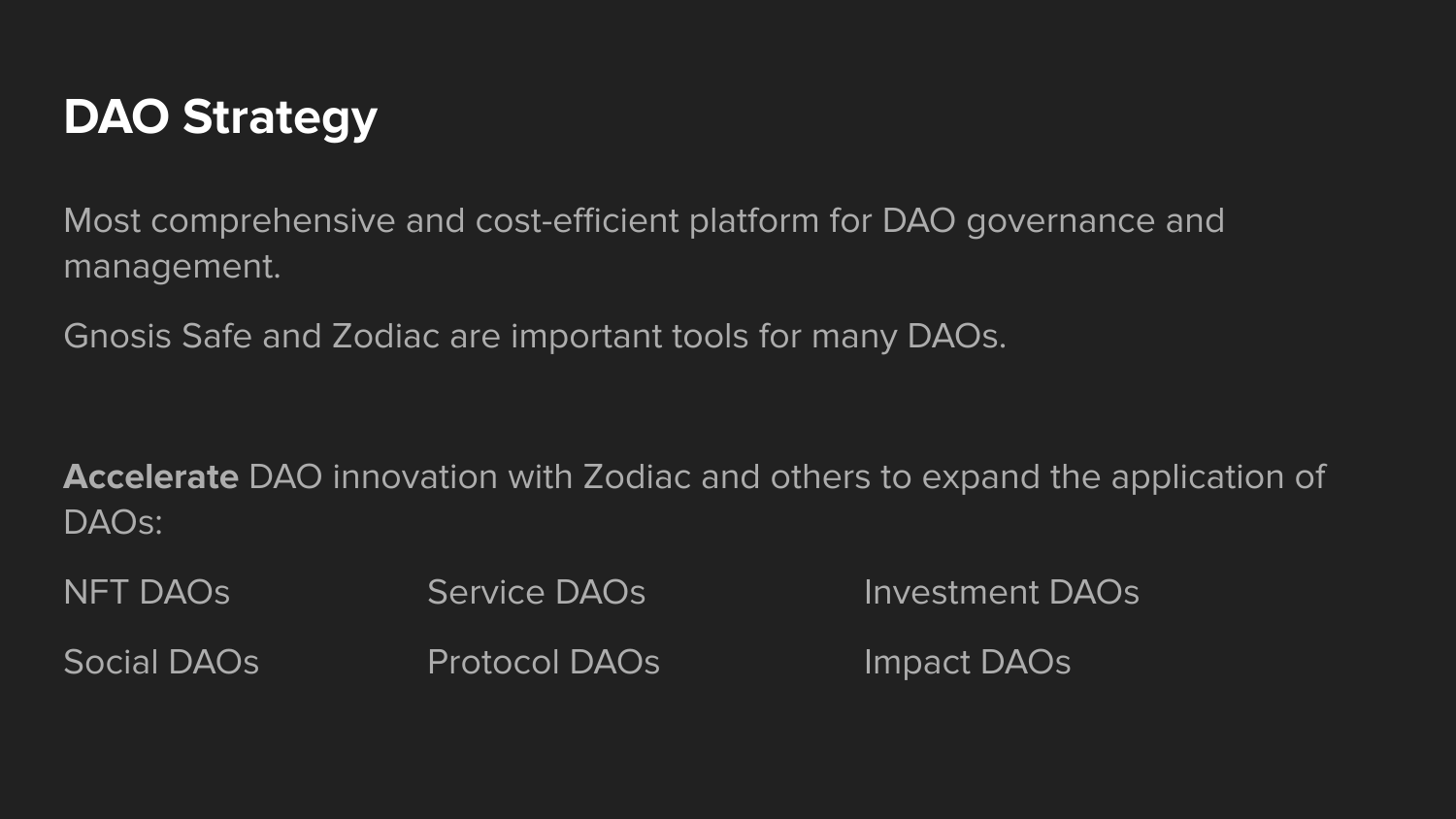#### **NFT and Creative Strategy**

Efficient, safe chain for NFT activity.

Fund products and services necessary for a thriving creator economy:

Markets **Analytics** Collaboration Community

**Resonance** between NFT and DAO communities.

**Cultivate** relationships with creators and brands for NFT collaborations.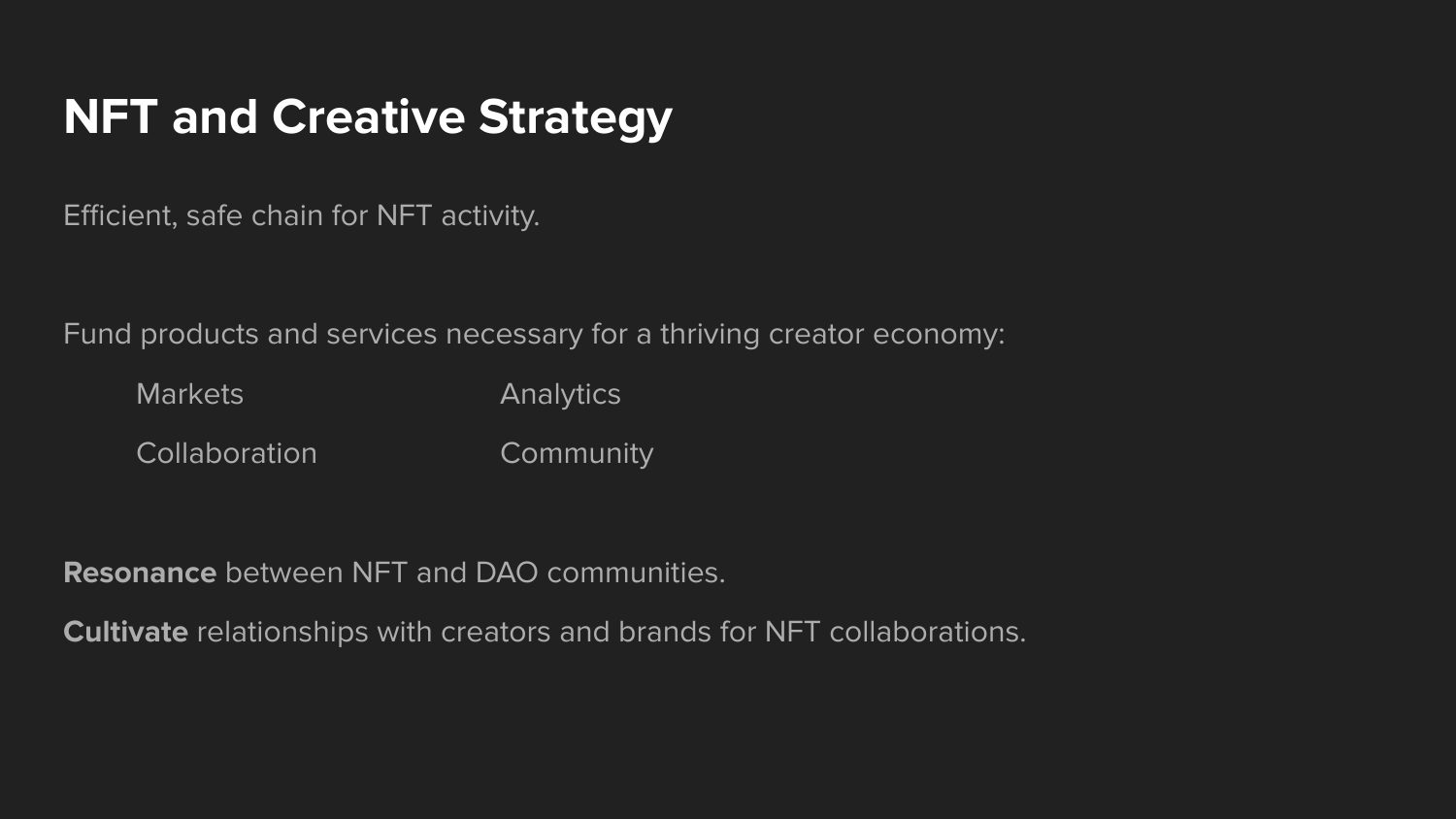#### **GameFi and Metaverse Strategy**

Gas-efficient and PoS-friendly chain to launch and host games/verses.

Easiest chain to launch game-specific L2s for high-transaction-volume GameFi.

**Foster** new unique game genres uniquely enabled by crypto.

Hidden-information games (pioneered by Dark Forest).

"Ectogames" emerging from NFT primitives (pioneered by Loot).

**Partner** with guilds and studios to drive developer and user adoption.

**Develop** toolchain to make it easy to spin up app-specific L2 roll-ups.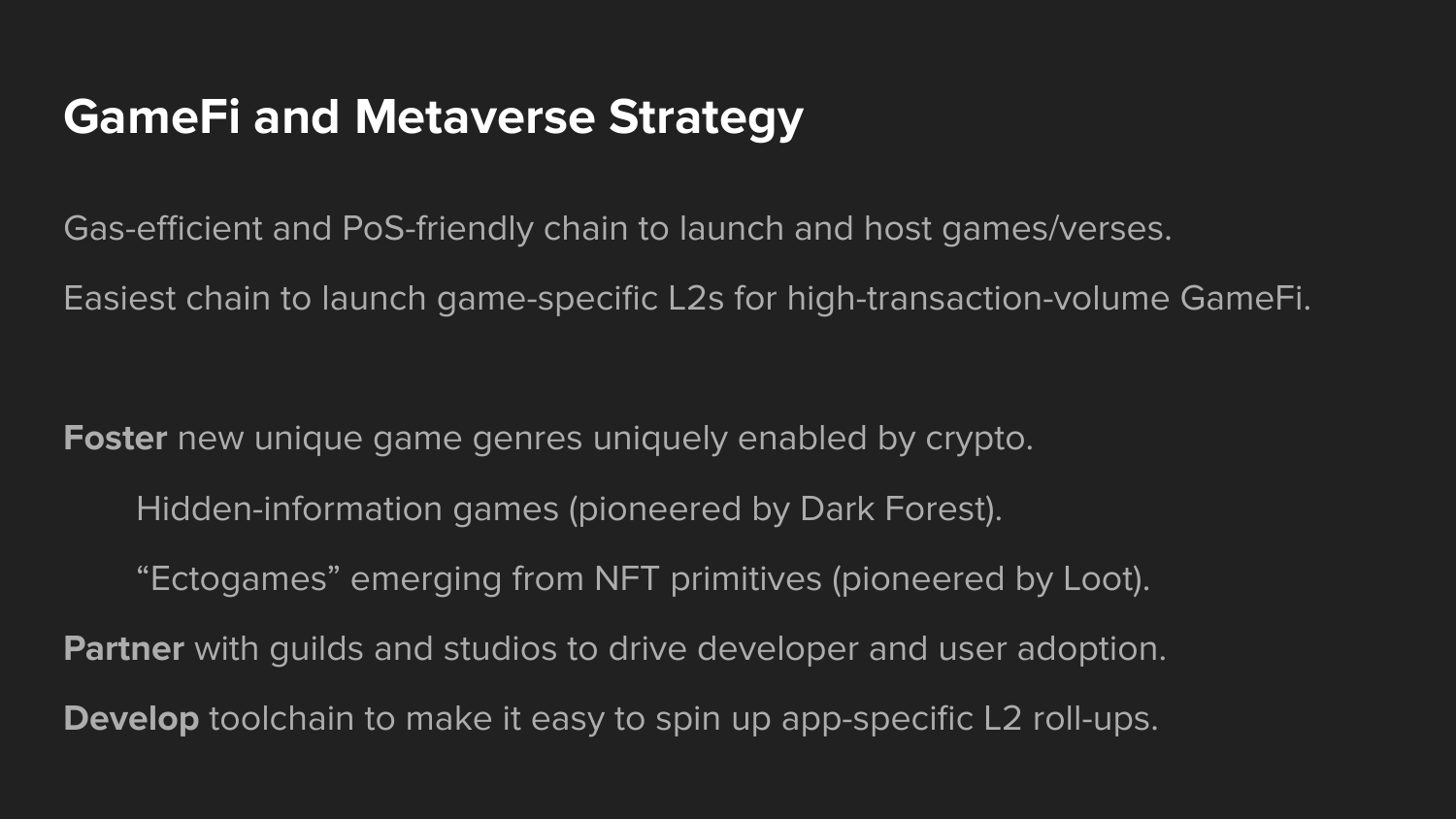#### **Zero Knowledge & Privacy**

Most gas-efficient chain to grow anonymity sets

Tornado Nova as the first to leverage GC for this purpose. Inherent network effects in anonymity pools.

**Privacy** as a human right and key primitive on Gnosis Chain.

**Encourage** privacy by default.

**Foster** strong relationships with privacy and ZK communities.

**Support** privacy research, projects and standards.